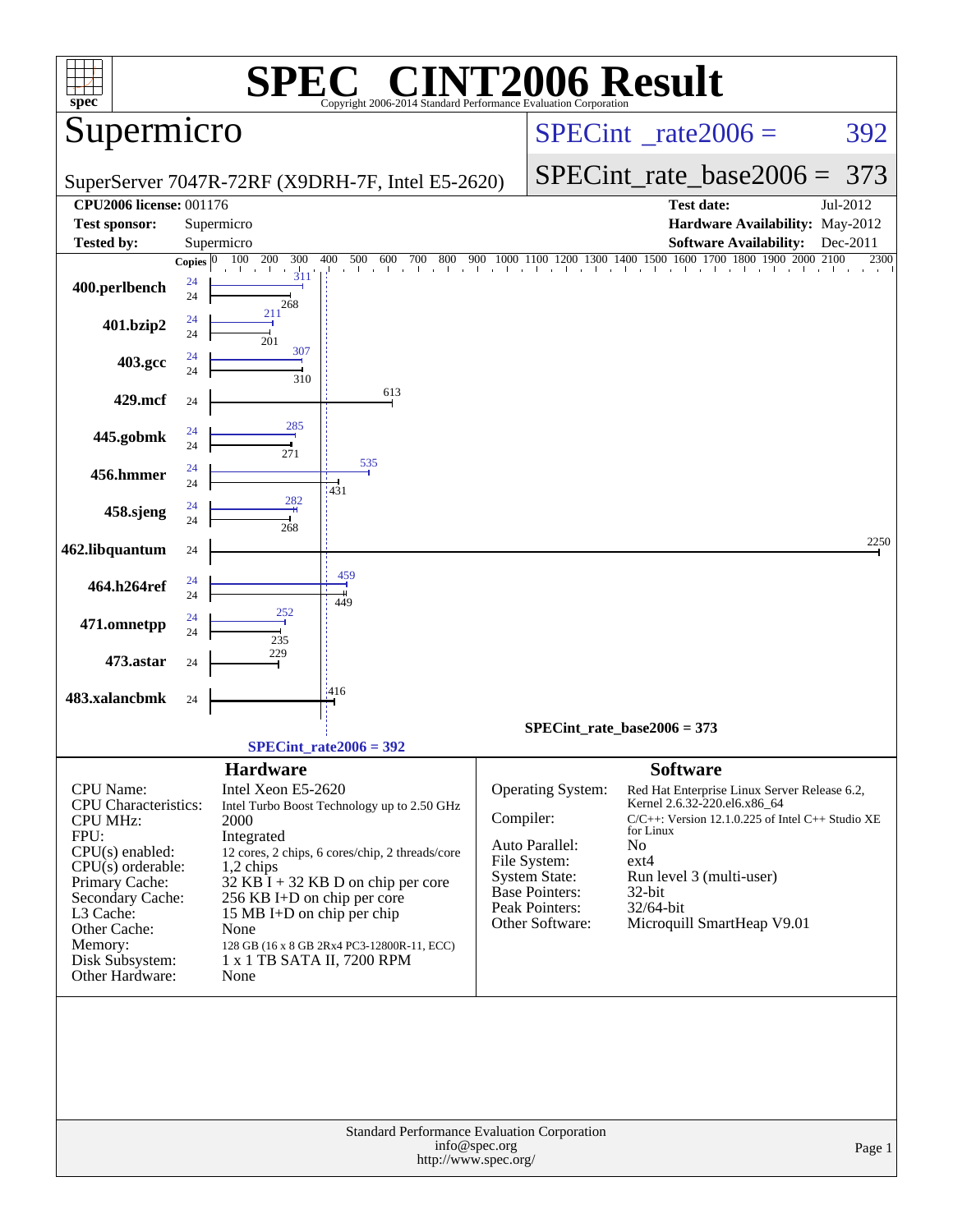

### Supermicro

### SPECint rate $2006 = 392$

SuperServer 7047R-72RF (X9DRH-7F, Intel E5-2620)

[SPECint\\_rate\\_base2006 =](http://www.spec.org/auto/cpu2006/Docs/result-fields.html#SPECintratebase2006) 373

**[CPU2006 license:](http://www.spec.org/auto/cpu2006/Docs/result-fields.html#CPU2006license)** 001176 **[Test date:](http://www.spec.org/auto/cpu2006/Docs/result-fields.html#Testdate)** Jul-2012

**[Test sponsor:](http://www.spec.org/auto/cpu2006/Docs/result-fields.html#Testsponsor)** Supermicro **[Hardware Availability:](http://www.spec.org/auto/cpu2006/Docs/result-fields.html#HardwareAvailability)** May-2012 **[Tested by:](http://www.spec.org/auto/cpu2006/Docs/result-fields.html#Testedby)** Supermicro **Supermicro [Software Availability:](http://www.spec.org/auto/cpu2006/Docs/result-fields.html#SoftwareAvailability)** Dec-2011

#### **[Results Table](http://www.spec.org/auto/cpu2006/Docs/result-fields.html#ResultsTable)**

|                                                                                                          | <b>Base</b>   |                |            |                |       |                |       | <b>Peak</b>   |                |              |                |              |                |              |
|----------------------------------------------------------------------------------------------------------|---------------|----------------|------------|----------------|-------|----------------|-------|---------------|----------------|--------------|----------------|--------------|----------------|--------------|
| <b>Benchmark</b>                                                                                         | <b>Copies</b> | <b>Seconds</b> | Ratio      | <b>Seconds</b> | Ratio | <b>Seconds</b> | Ratio | <b>Copies</b> | <b>Seconds</b> | <b>Ratio</b> | <b>Seconds</b> | <b>Ratio</b> | <b>Seconds</b> | <b>Ratio</b> |
| 400.perlbench                                                                                            | 24            | 875            | 268        | 874            | 268   | 871            | 269I  | 24            | 754            | 311          | 751            | 312          | 753            | <b>311</b>   |
| 401.bzip2                                                                                                | 24            | 1151           | 201        | 1154           | 201   | 1153           | 201   | 24            | 1099           | 211          | 1104           | 210          | <b>1100</b>    | <u>211</u>   |
| $403.\text{gcc}$                                                                                         | 24            | 623            | <b>310</b> | 627            | 308   | 622            | 311   | 24            | 629            | 307          | 628            | 307          | 627            | 308          |
| $429$ .mcf                                                                                               | 24            | 357            | 614        | 358            | 612   | 357            | 613   | 24            | 357            | 614          | 358            | 612          | 357            | 613          |
| $445$ .gobmk                                                                                             | 24            | 939            | 268        | 918            | 274   | 929            | 271   | 24            | 882            | 285          | 883            | 285          | 882            | 285          |
| 456.hmmer                                                                                                | 24            | 520            | 431        | 521            | 430   | 518            | 433   | 24            | 420            | 533          | 419            | 535          | 418            | 536          |
| $458$ .sjeng                                                                                             | 24            | 1084           | 268        | 1084           | 268   | 1083           | 268   | 24            | 1031           | 282          | 1031           | 282          | 1000           | 291          |
| 462.libquantum                                                                                           | 24            | 221            | 2250       | 220            | 2260  | 221            | 2250  | 24            | 221            | 2250         | 220            | 2260         | 221            | 2250         |
| 464.h264ref                                                                                              | 24            | 1182           | 449        | 1183           | 449   | 1158           | 458   | 24            | 1157           | 459          | 1152           | 461          | 1159           | 458          |
| 471.omnetpp                                                                                              | 24            | 636            | 236        | 638            | 235   | 639            | 235   | 24            | 597            | 251          | 595            | 252          | 595            | 252          |
| 473.astar                                                                                                | 24            | 733            | 230        | 737            | 229   | 742            | 227   | 24            | 733            | 230          | 737            | 229          | 742            | 227          |
| 483.xalancbmk                                                                                            | 24            | 399            | 415        | 396            | 418   | 398            | 416   | 24            | 399            | 415          | 396            | 418          | 398            | <b>416</b>   |
| Results appear in the order in which they were run. Bold underlined text indicates a median measurement. |               |                |            |                |       |                |       |               |                |              |                |              |                |              |

#### **[Submit Notes](http://www.spec.org/auto/cpu2006/Docs/result-fields.html#SubmitNotes)**

 The numactl mechanism was used to bind copies to processors. The config file option 'submit' was used to generate numactl commands to bind each copy to a specific processor. For details, please see the config file.

#### **[Operating System Notes](http://www.spec.org/auto/cpu2006/Docs/result-fields.html#OperatingSystemNotes)**

Stack size set to unlimited using "ulimit -s unlimited"

#### **[General Notes](http://www.spec.org/auto/cpu2006/Docs/result-fields.html#GeneralNotes)**

Environment variables set by runspec before the start of the run: LD\_LIBRARY\_PATH = "/home/cpu2006/libs/32:/home/cpu2006/libs/64"

 Binaries compiled on a system with 1x Core i7-860 CPU + 8GB memory using RHEL5.5 Transparent Huge Pages enabled with: echo always > /sys/kernel/mm/redhat\_transparent\_hugepage/enabled Filesystem page cache cleared with: echo 1> /proc/sys/vm/drop\_caches runspec command invoked through numactl i.e.: numactl --interleave=all runspec <etc>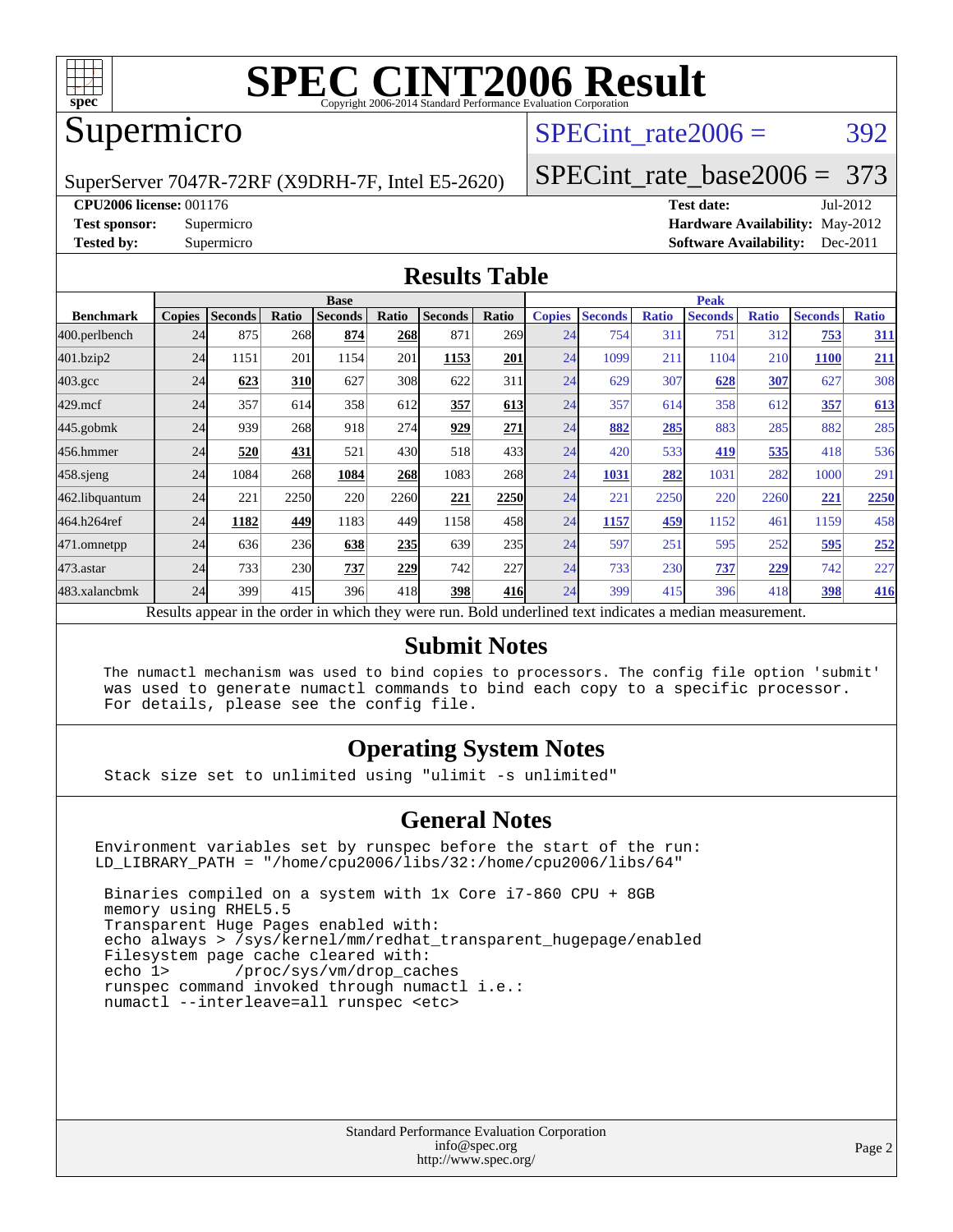

## Supermicro

SPECint rate $2006 = 392$ 

SuperServer 7047R-72RF (X9DRH-7F, Intel E5-2620)

[SPECint\\_rate\\_base2006 =](http://www.spec.org/auto/cpu2006/Docs/result-fields.html#SPECintratebase2006) 373

**[CPU2006 license:](http://www.spec.org/auto/cpu2006/Docs/result-fields.html#CPU2006license)** 001176 **[Test date:](http://www.spec.org/auto/cpu2006/Docs/result-fields.html#Testdate)** Jul-2012 **[Test sponsor:](http://www.spec.org/auto/cpu2006/Docs/result-fields.html#Testsponsor)** Supermicro **[Hardware Availability:](http://www.spec.org/auto/cpu2006/Docs/result-fields.html#HardwareAvailability)** May-2012 **[Tested by:](http://www.spec.org/auto/cpu2006/Docs/result-fields.html#Testedby)** Supermicro **Supermicro [Software Availability:](http://www.spec.org/auto/cpu2006/Docs/result-fields.html#SoftwareAvailability)** Dec-2011

### **[Base Compiler Invocation](http://www.spec.org/auto/cpu2006/Docs/result-fields.html#BaseCompilerInvocation)**

[C benchmarks](http://www.spec.org/auto/cpu2006/Docs/result-fields.html#Cbenchmarks):  $\text{icc}$   $-\text{m32}$ 

[C++ benchmarks:](http://www.spec.org/auto/cpu2006/Docs/result-fields.html#CXXbenchmarks) [icpc -m32](http://www.spec.org/cpu2006/results/res2012q3/cpu2006-20120711-23616.flags.html#user_CXXbase_intel_icpc_4e5a5ef1a53fd332b3c49e69c3330699)

#### **[Base Portability Flags](http://www.spec.org/auto/cpu2006/Docs/result-fields.html#BasePortabilityFlags)**

 400.perlbench: [-DSPEC\\_CPU\\_LINUX\\_IA32](http://www.spec.org/cpu2006/results/res2012q3/cpu2006-20120711-23616.flags.html#b400.perlbench_baseCPORTABILITY_DSPEC_CPU_LINUX_IA32) 462.libquantum: [-DSPEC\\_CPU\\_LINUX](http://www.spec.org/cpu2006/results/res2012q3/cpu2006-20120711-23616.flags.html#b462.libquantum_baseCPORTABILITY_DSPEC_CPU_LINUX) 483.xalancbmk: [-DSPEC\\_CPU\\_LINUX](http://www.spec.org/cpu2006/results/res2012q3/cpu2006-20120711-23616.flags.html#b483.xalancbmk_baseCXXPORTABILITY_DSPEC_CPU_LINUX)

### **[Base Optimization Flags](http://www.spec.org/auto/cpu2006/Docs/result-fields.html#BaseOptimizationFlags)**

[C benchmarks](http://www.spec.org/auto/cpu2006/Docs/result-fields.html#Cbenchmarks):

[-xAVX](http://www.spec.org/cpu2006/results/res2012q3/cpu2006-20120711-23616.flags.html#user_CCbase_f-xAVX) [-ipo](http://www.spec.org/cpu2006/results/res2012q3/cpu2006-20120711-23616.flags.html#user_CCbase_f-ipo) [-O3](http://www.spec.org/cpu2006/results/res2012q3/cpu2006-20120711-23616.flags.html#user_CCbase_f-O3) [-no-prec-div](http://www.spec.org/cpu2006/results/res2012q3/cpu2006-20120711-23616.flags.html#user_CCbase_f-no-prec-div) [-opt-prefetch](http://www.spec.org/cpu2006/results/res2012q3/cpu2006-20120711-23616.flags.html#user_CCbase_f-opt-prefetch) [-opt-mem-layout-trans=3](http://www.spec.org/cpu2006/results/res2012q3/cpu2006-20120711-23616.flags.html#user_CCbase_f-opt-mem-layout-trans_a7b82ad4bd7abf52556d4961a2ae94d5)

[C++ benchmarks:](http://www.spec.org/auto/cpu2006/Docs/result-fields.html#CXXbenchmarks)

[-xAVX](http://www.spec.org/cpu2006/results/res2012q3/cpu2006-20120711-23616.flags.html#user_CXXbase_f-xAVX) [-ipo](http://www.spec.org/cpu2006/results/res2012q3/cpu2006-20120711-23616.flags.html#user_CXXbase_f-ipo) [-O3](http://www.spec.org/cpu2006/results/res2012q3/cpu2006-20120711-23616.flags.html#user_CXXbase_f-O3) [-no-prec-div](http://www.spec.org/cpu2006/results/res2012q3/cpu2006-20120711-23616.flags.html#user_CXXbase_f-no-prec-div) [-opt-prefetch](http://www.spec.org/cpu2006/results/res2012q3/cpu2006-20120711-23616.flags.html#user_CXXbase_f-opt-prefetch) [-opt-mem-layout-trans=3](http://www.spec.org/cpu2006/results/res2012q3/cpu2006-20120711-23616.flags.html#user_CXXbase_f-opt-mem-layout-trans_a7b82ad4bd7abf52556d4961a2ae94d5) [-Wl,-z,muldefs](http://www.spec.org/cpu2006/results/res2012q3/cpu2006-20120711-23616.flags.html#user_CXXbase_link_force_multiple1_74079c344b956b9658436fd1b6dd3a8a) [-L/smartheap -lsmartheap](http://www.spec.org/cpu2006/results/res2012q3/cpu2006-20120711-23616.flags.html#user_CXXbase_SmartHeap_7c9e394a5779e1a7fec7c221e123830c)

#### **[Base Other Flags](http://www.spec.org/auto/cpu2006/Docs/result-fields.html#BaseOtherFlags)**

[C benchmarks](http://www.spec.org/auto/cpu2006/Docs/result-fields.html#Cbenchmarks):

403.gcc: [-Dalloca=\\_alloca](http://www.spec.org/cpu2006/results/res2012q3/cpu2006-20120711-23616.flags.html#b403.gcc_baseEXTRA_CFLAGS_Dalloca_be3056838c12de2578596ca5467af7f3)

### **[Peak Compiler Invocation](http://www.spec.org/auto/cpu2006/Docs/result-fields.html#PeakCompilerInvocation)**

[C benchmarks \(except as noted below\)](http://www.spec.org/auto/cpu2006/Docs/result-fields.html#Cbenchmarksexceptasnotedbelow): [icc -m32](http://www.spec.org/cpu2006/results/res2012q3/cpu2006-20120711-23616.flags.html#user_CCpeak_intel_icc_5ff4a39e364c98233615fdd38438c6f2) 400.perlbench: [icc -m64](http://www.spec.org/cpu2006/results/res2012q3/cpu2006-20120711-23616.flags.html#user_peakCCLD400_perlbench_intel_icc_64bit_bda6cc9af1fdbb0edc3795bac97ada53) 401.bzip2: [icc -m64](http://www.spec.org/cpu2006/results/res2012q3/cpu2006-20120711-23616.flags.html#user_peakCCLD401_bzip2_intel_icc_64bit_bda6cc9af1fdbb0edc3795bac97ada53)

456.hmmer: [icc -m64](http://www.spec.org/cpu2006/results/res2012q3/cpu2006-20120711-23616.flags.html#user_peakCCLD456_hmmer_intel_icc_64bit_bda6cc9af1fdbb0edc3795bac97ada53)

458.sjeng: [icc -m64](http://www.spec.org/cpu2006/results/res2012q3/cpu2006-20120711-23616.flags.html#user_peakCCLD458_sjeng_intel_icc_64bit_bda6cc9af1fdbb0edc3795bac97ada53)

```
C++ benchmarks: 
    icpc -m32
```
Standard Performance Evaluation Corporation [info@spec.org](mailto:info@spec.org) <http://www.spec.org/>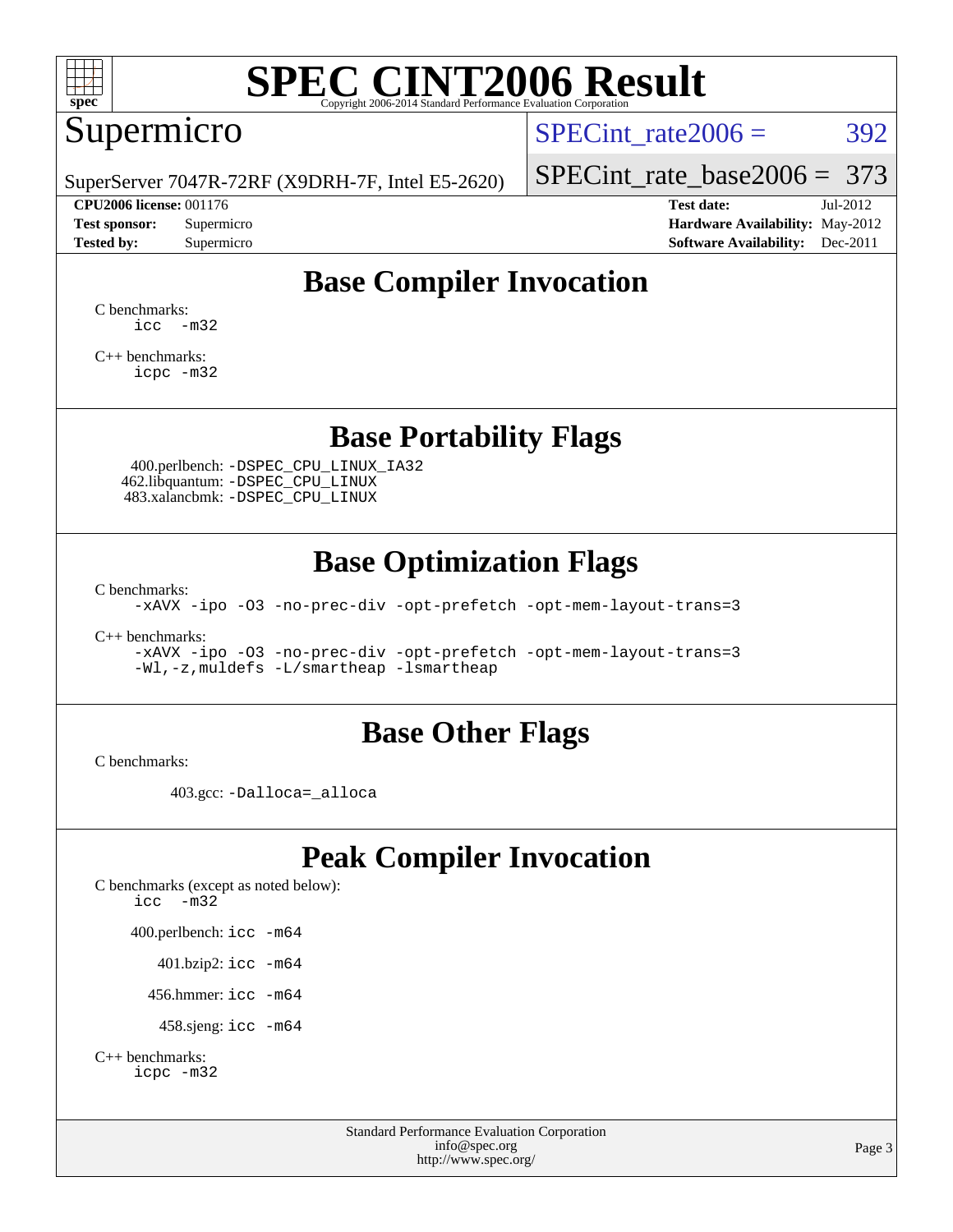

Supermicro

SPECint rate $2006 = 392$ 

SuperServer 7047R-72RF (X9DRH-7F, Intel E5-2620)

[SPECint\\_rate\\_base2006 =](http://www.spec.org/auto/cpu2006/Docs/result-fields.html#SPECintratebase2006) 373

**[CPU2006 license:](http://www.spec.org/auto/cpu2006/Docs/result-fields.html#CPU2006license)** 001176 **[Test date:](http://www.spec.org/auto/cpu2006/Docs/result-fields.html#Testdate)** Jul-2012 **[Test sponsor:](http://www.spec.org/auto/cpu2006/Docs/result-fields.html#Testsponsor)** Supermicro Supermicro **[Hardware Availability:](http://www.spec.org/auto/cpu2006/Docs/result-fields.html#HardwareAvailability)** May-2012 **[Tested by:](http://www.spec.org/auto/cpu2006/Docs/result-fields.html#Testedby)** Supermicro **Supermicro [Software Availability:](http://www.spec.org/auto/cpu2006/Docs/result-fields.html#SoftwareAvailability)** Dec-2011

### **[Peak Portability Flags](http://www.spec.org/auto/cpu2006/Docs/result-fields.html#PeakPortabilityFlags)**

 400.perlbench: [-DSPEC\\_CPU\\_LP64](http://www.spec.org/cpu2006/results/res2012q3/cpu2006-20120711-23616.flags.html#b400.perlbench_peakCPORTABILITY_DSPEC_CPU_LP64) [-DSPEC\\_CPU\\_LINUX\\_X64](http://www.spec.org/cpu2006/results/res2012q3/cpu2006-20120711-23616.flags.html#b400.perlbench_peakCPORTABILITY_DSPEC_CPU_LINUX_X64) 401.bzip2: [-DSPEC\\_CPU\\_LP64](http://www.spec.org/cpu2006/results/res2012q3/cpu2006-20120711-23616.flags.html#suite_peakCPORTABILITY401_bzip2_DSPEC_CPU_LP64) 456.hmmer: [-DSPEC\\_CPU\\_LP64](http://www.spec.org/cpu2006/results/res2012q3/cpu2006-20120711-23616.flags.html#suite_peakCPORTABILITY456_hmmer_DSPEC_CPU_LP64) 458.sjeng: [-DSPEC\\_CPU\\_LP64](http://www.spec.org/cpu2006/results/res2012q3/cpu2006-20120711-23616.flags.html#suite_peakCPORTABILITY458_sjeng_DSPEC_CPU_LP64) 462.libquantum: [-DSPEC\\_CPU\\_LINUX](http://www.spec.org/cpu2006/results/res2012q3/cpu2006-20120711-23616.flags.html#b462.libquantum_peakCPORTABILITY_DSPEC_CPU_LINUX) 483.xalancbmk: [-DSPEC\\_CPU\\_LINUX](http://www.spec.org/cpu2006/results/res2012q3/cpu2006-20120711-23616.flags.html#b483.xalancbmk_peakCXXPORTABILITY_DSPEC_CPU_LINUX)

## **[Peak Optimization Flags](http://www.spec.org/auto/cpu2006/Docs/result-fields.html#PeakOptimizationFlags)**

[C benchmarks](http://www.spec.org/auto/cpu2006/Docs/result-fields.html#Cbenchmarks):

```
 400.perlbench: -xAVX(pass 2) -prof-gen(pass 1) -ipo(pass 2) -O3(pass 2)
                -no-prec-div(pass 2) -prof-use(pass 2) -auto-ilp32
        401.bzip2: -xAVX(pass 2) -prof-gen(pass 1) -ipo(pass 2) -O3(pass 2)
                -no-prec-div(pass 2) -prof-use(pass 2) -opt-prefetch
                -auto-ilp32 -ansi-alias
          403.gcc: -xAVX -ipo -O3 -no-prec-div
         429.mcf: basepeak = yes
       445.gobmk: -xAVX(pass 2) -prof-gen(pass 1) -prof-use(pass 2)
                -ansi-alias -opt-mem-layout-trans=3
       456.hmmer: -xAVX -ipo -O3 -no-prec-div -unroll2 -auto-ilp32
         458.sjeng: -xAVX(pass 2) -prof-gen(pass 1) -ipo(pass 2) -O3(pass 2)
                -no-prec-div(pass 2) -prof-use(pass 2) -unroll4
                -auto-ilp32
   462.libquantum: basepeak = yes
       464.h264ref: -xAVX(pass 2) -prof-gen(pass 1) -ipo(pass 2) -O3(pass 2)
                -no-prec-div(pass 2) -prof-use(pass 2) -unroll2
                -ansi-alias
C++ benchmarks: 
      471.omnetpp: -xAVX(pass 2) -prof-gen(pass 1) -ipo(pass 2) -O3(pass 2)
                -no-prec-div(pass 2) -prof-use(pass 2) -ansi-alias
                -opt-ra-region-strategy=block -Wl,-z,muldefs
                -L/smartheap -lsmartheap
        473.astar: basepeak = yes
   483.xalanchmk: basepeak = yes
```